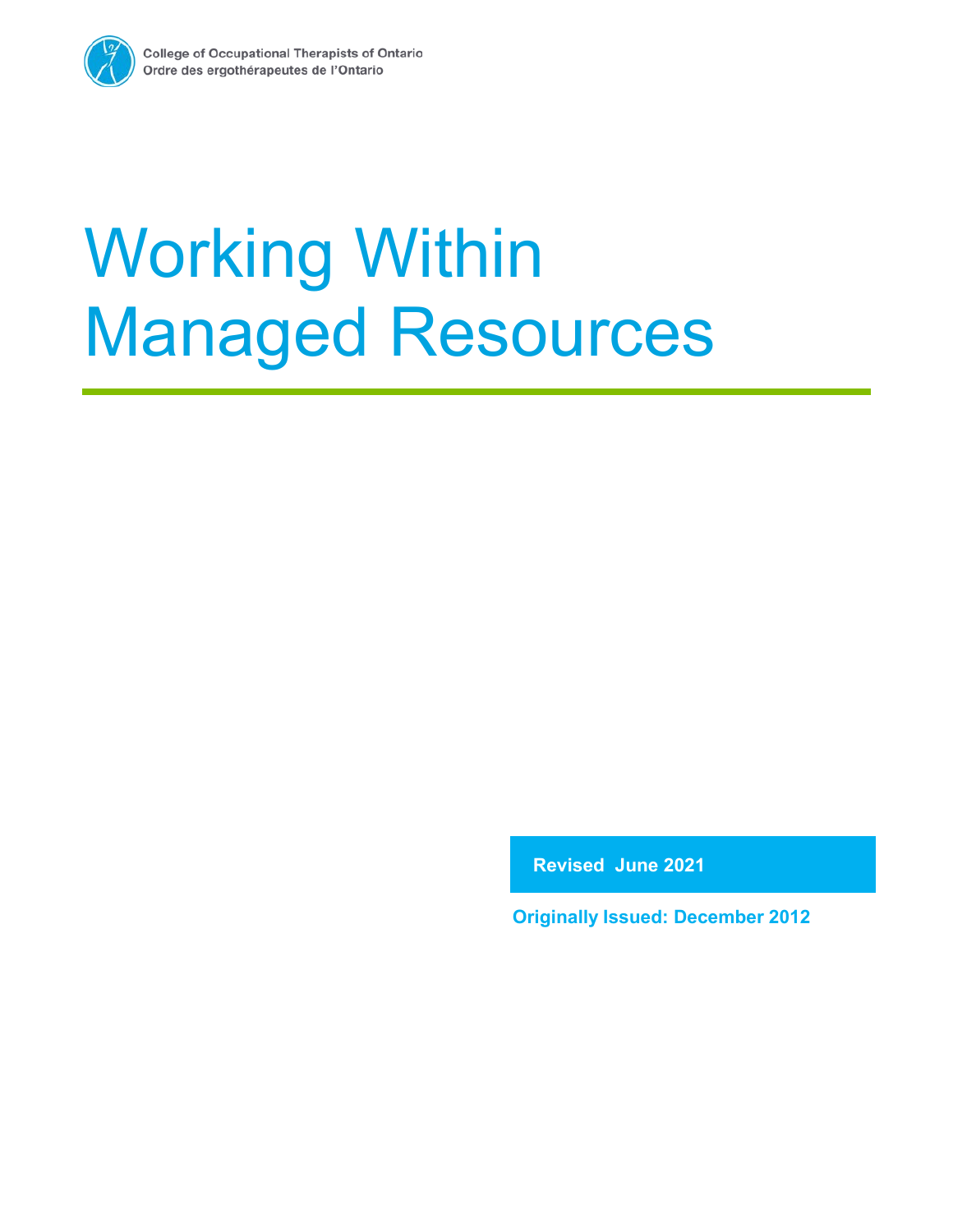# **Introduction**

The delivery of health care services occurs within a complex system of stakeholders such as government, health-related organizations, employers, administrators, insurers, health care professionals, clients, and the public. Within the healthcare environment, balancing service delivery demands and client expectations with fiscal responsibility, health funding reform, and resource management can present challenges for health care professionals. Working within managed resources requires professionals to prioritize how limited resources are used and to consider the most effective and efficient models for service delivery. In addition to meeting client and employer expectations, occupational therapists must also ensure they are maintaining professional standards at all times.

The purpose of this document is to review expected practice and provide strategies for occupational therapists when working within practice settings with managed resources beyond the control of the occupational therapist. Resource management is the "process of using a company's resources in the most efficient way possible. These resources can include tangible resources such as goods and equipment, financial resources, and labor resources such as employees.["1](#page-1-0) [F](#page-1-0)or the purposes of this document, managed resources are defined as the resources that are allocated to occupational therapy service delivery.

This document is intended to be used along with applicable legislation and College standards to enable occupational therapists to provide safe, competent, and ethical care.

#### **Quick Links to College Resources**

In working within managed resources, occupational therapists must be aware of the expectations outlined in relatedCollege documents:

- Code of [Ethics](https://www.coto.org/resources/code-of-ethics)
- Standards for [Assessment](https://www.coto.org/resources/standards-for-occupational-therapy-assessments)
- [Standards](https://www.coto.org/resources/standards-for-consent-2017) for Consent
- Standards for the Prevention and [Management](https://www.coto.org/resources/standards-for-prevention-and-management-of-conflict-of-interest) of Conflict of Interest
- Standards [for Record](https://www.coto.org/resources/standards-for-record-keeping) Keeping
- Standards for Professional Boundaries
- Standards for the Supervision of Occupational Therapist Assistants
- Discontinuing Services

#### **Overview**

- 1. College Mandate
- 2. Providing Ethical and Competent Care
- 3. Responsibilities of Occupational Therapists
- 4. Models of Care
- <span id="page-1-0"></span>5. Strategies for Working Within Managed Resources

<span id="page-1-1"></span><sup>1</sup> *Retrieved from [http://www.businessdictionary.com/definition/resource-management.html](http://www.businessdictionary.com/definition/resource-management.html%20on%20November%2024) on November 24, 2017.*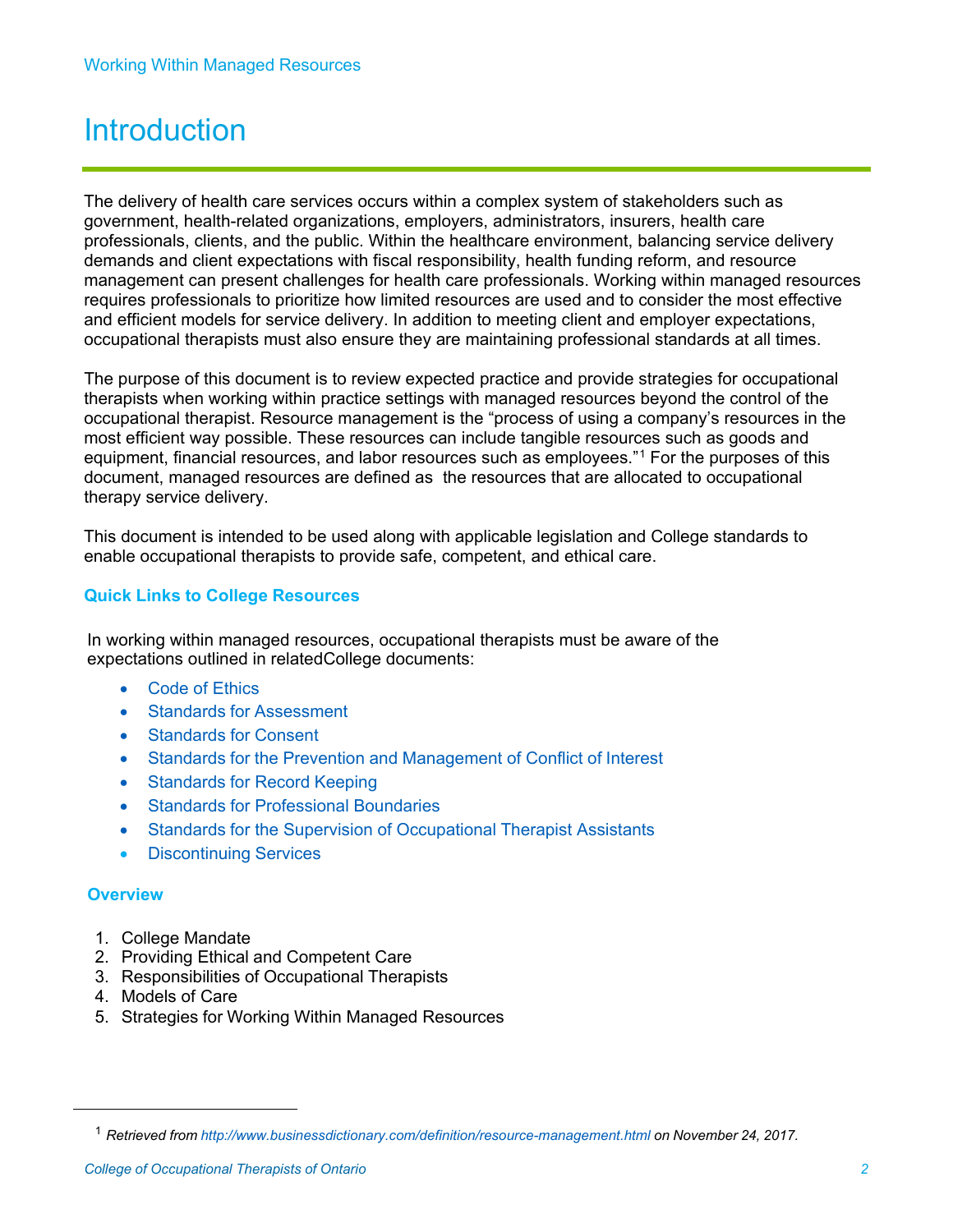# College Mandate

The College has a mandate to protect the public by regulating the practice of the profession of occupational therapy in accordance with the *Regulated Health Professions Act, 1991* (RHPA). The College has a responsibility to ensure that clients who are in receipt of occupational therapy services are provided with safe, effective, ethical care consistent with the standards of practice for the profession.

Advocacy for occupational therapy service falls under the mandate of the professional associations. Some examples of associations that occupational therapists may choose to contact include the Ontario Society of Occupational Therapists (OSOT) and the Canadian Association of Occupational Therapists (CAOT).

# Providing Ethical and Competent Care

The Code of Ethics serves as a foundation for occupational therapy practice regardless of the model that is being used to deliver occupational therapy services. Occupational therapists must be guided by the core values of Respect and Trust and the principles of practice that follow: Client-centered practice, Respect for Autonomy, Collaboration and Communication, Honesty, Fairness, Accountability, Transparency, Professional Boundaries and Conflict of Interest. When working within managed resources, occupational therapists are expected to uphold the core values and principles ofthe profession and to remain professional and ethical in all of their interactions.

When faced with an ethical dilemma related to managed resources, such as deciding which clients will receive service or how much occupational therapy service can be provided, occupational therapists are expected to engage in a decision-making process to arrive at a decision that is reasonable and sound. The Decision-Making Framework is a resource that provides a framework for this purpose.

The Essential Competencies of Practice for Occupational Therapists in Canada describe the skills, knowledge, and judgment that occupational therapists should demonstrate in clinical and non-clinical practice. Even when practicing within managed resources, occupational therapists must ensure that they are competent and follow a systematic approach to service delivery in keeping with the standards of the profession.

# Responsibilities of Occupational Therapists

Despite limitations or constraints placed on occupational therapy service delivery, occupational therapists have a responsibility to uphold and maintain the accepted standards of practice. Occupational therapists are expected to:

- Follow the relevant legislation, professional standards, and organizational policies;
- Ensure that clients are provided with appropriate information to make informed decisions about their care;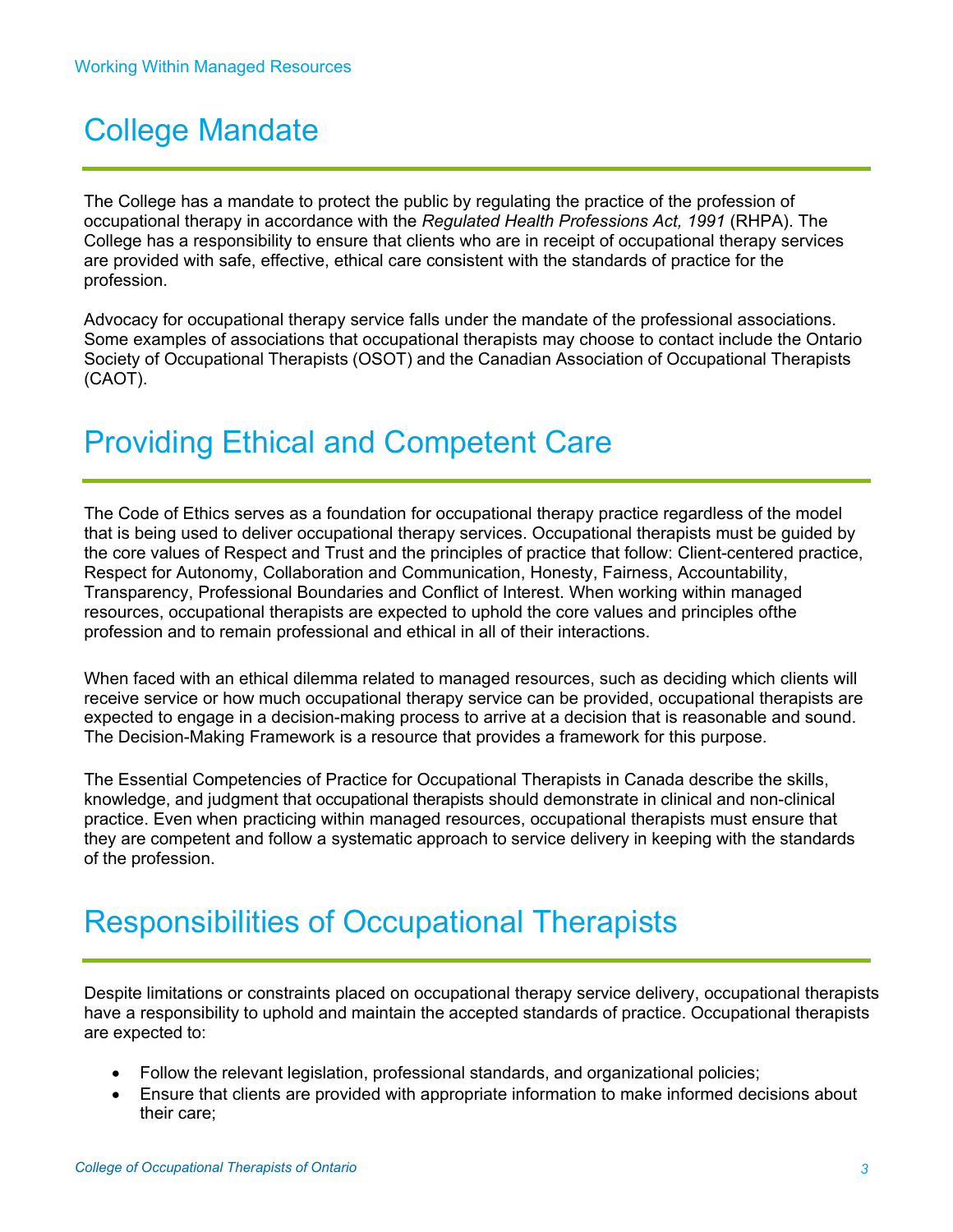- Engage in open and honest communication to promote realistic client expectations;
- Describe the scope, role and purpose of the service to be provided
- Ensure the client and referral source are aware of the service model in terms of the amount of service available;
- Provide services appropriate to the client's needs and not discontinue services without an acceptable reason;
- Provide clients with a clear understanding of their treatment status if resources are exhausted prior to client goals being met or the expected discharge;
- Take necessary steps to ensure a safe and effective transfer of care when service is to continue with another provider.

# Models of Care

Occupational therapy can occur using various models of service delivery:

- Direct 1:1 care where an occupational therapist provides individual care to each client separately
- Groups where an occupational therapist provides care to multiple clients simultaneously in a group setting
- Consultation where an occupational therapist provides recommendations for a client or type of client to be carriedout by someone else
- Collaborative or interprofessional care where an occupational therapist works with other providers in delivering client care
- Assigning care where an occupational therapist assigns aspects of client care to another person, for example, anoccupational therapist assistant
- Virtual Services where an occupational therapist uses information and communication technologies (ICT) to deliver services when the client and occupational therapist are in different physical locations.[2](#page-3-0)

If resources are limited, it may be beneficial to examine the current model of service delivery that is used and consider alternative options that are safe, evidence-informed, and cost effective for the delivery of occupational therapy services.

# Strategies for Working Within Managed Resources

#### **Occupational Therapy Services**

#### **Strategies**

- Consult and collaborate within your organization to develop priorities for occupational therapy services;
- Set realistic limits on the type of occupational therapy services that can be delivered within the current funding model and communicate this with management, the treatment team, and clients;
- Use the Decision-Making Framework to assist you in determining the type andamount of occupational therapy services that can reasonably be delivered;

<span id="page-3-0"></span><sup>2</sup> *College of Occupational Therapists of Ontario. Virtual Services (2021).*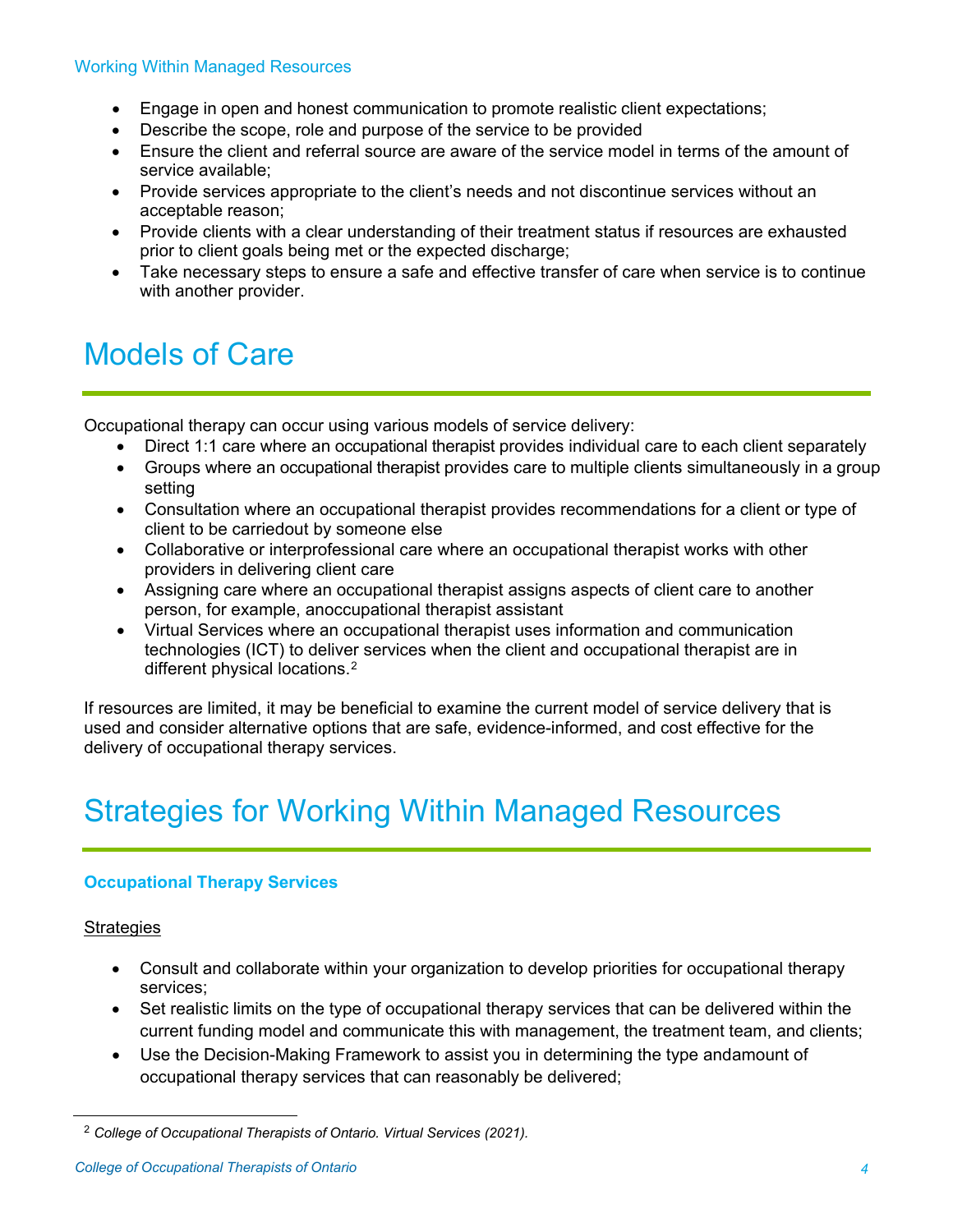- Consult, share, and collaborate with occupational therapists and other stakeholders within and outside the organization to investigate alternative ways of dealing with limited resources;
- Use evidence-informed practice to develop service models and provide rationale for service delivery recommendations when presenting options to management or payers;
- Investigate and develop new, innovative service models and advocate for permission or resources to carry out a pilot project to evaluate effectiveness;
- Notify employers or management if workplace policies and procedures are inconsistent with College standards.

#### Additional Considerations

- Identify risks to clients in the event that resources are insufficient. If client safety is a concern at any time, the occupational therapist should alert the appropriate stakeholders and explain the potential impacts of reduced resources on the occupational therapist's ability to provide safe care;
- Discuss with management any requests to perform activities that are outside the occupational therapist's scope of practice in any service delivery model;
- Make evidence-informed recommendations for clients based on objective assessment and what is in the best interest of the client. Remain impartial and objective in the decision-making process regardless of outside pressures.

#### **Managing Caseloads**

#### **Strategies**

- Critically review and evaluate the services being delivered;
- Propose modification to the scope of occupational therapy services provided to ensure the service delivery model is safe and effective for clients;
- Consult and collaborate with team members regarding any change to occupational therapy services;
- Develop an occupational therapy priority matrix that supports decision-making for effective allocation of resources;
- Conduct an environmental scan of occupational therapists in similar roles to determine any strategies that couldassist with caseload management;
- Engage in discussions regarding caseload demands with relevant management within the organization;
- Speak with management regarding any identified risks to clients in the event the occupational therapist feels theprovision of care is compromised or unsafe due to the allocation of resources or staffing;
- Explore tools to assist you in caseload

#### management.[3](#page-4-0)

#### Additional Considerations

• Use discretion and professionalism when documenting in the client record as the client record pertains only to the client's care. Consider how documentation in the client record will reflect the

<span id="page-4-0"></span><sup>3</sup> *For example, Caseload Management Planning Tool available through the Canadian Association of Occupational Therapists (CAOT).*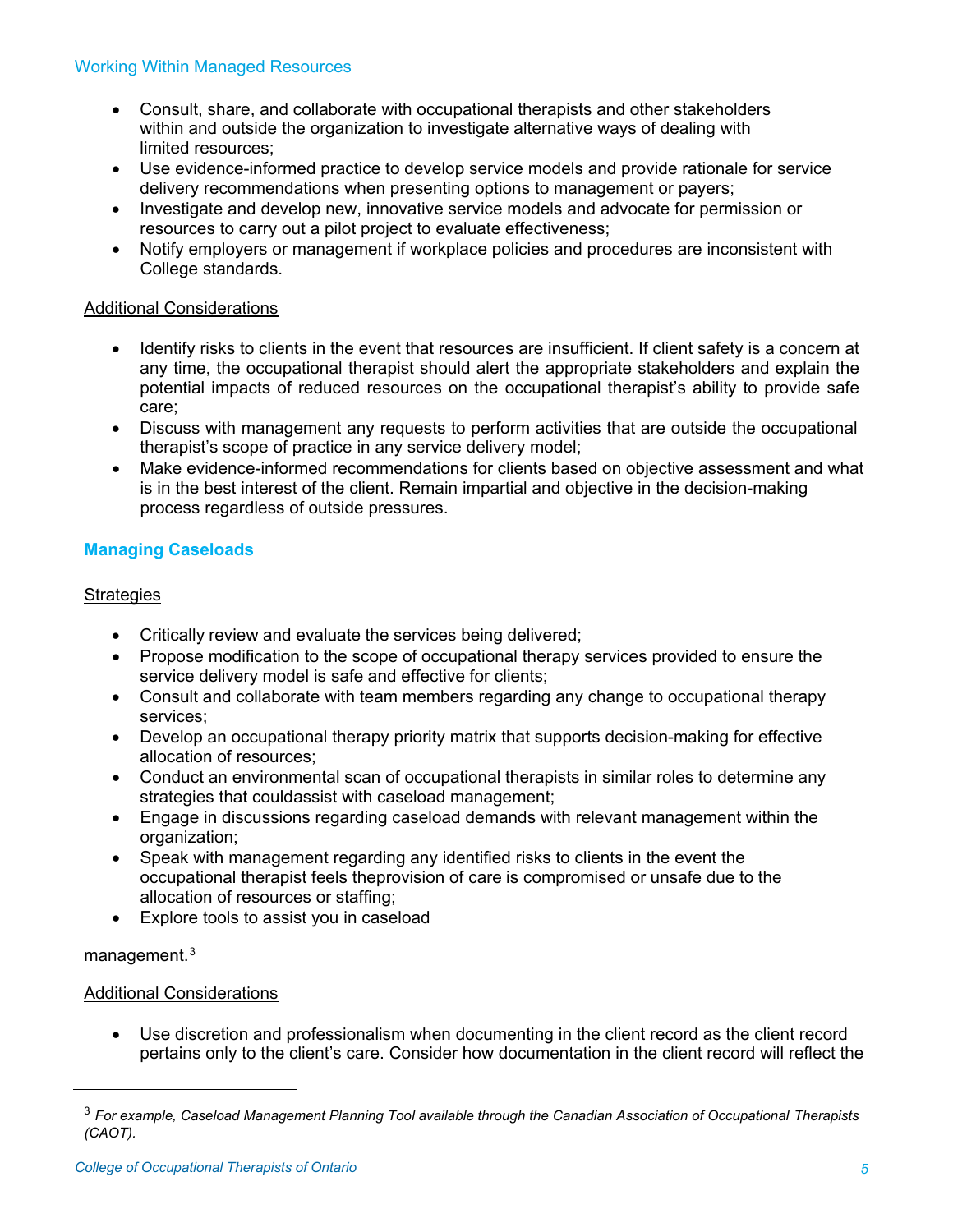organization and other stakeholders;

• Examine the current priorities established by the organization. If the current prioritization process is no longer effective, then this may warrant the review and development of new priorities within the organization.

#### **Collaborative Care**

#### **Strategies**

- Engage collaboratively with other service providers in the management of resources;
- Communicate effectively with other service providers to ensure that client care is coordinated;
- Determine if there are members of the team to whom you can assign care, for example, occupational therapist assistants. Additionally, examine if there are members of the team to whom you can refer to, for example, social workers or case managers;
- Work with team members to ensure that each provider's scope, responsibilities, and role is clarified to prevent duplication of service when engaging in collaborative care.

#### Additional Considerations

- Ensure that the client understands each provider's scope of practice, role and responsibilities;
- Refrain from assigning tasks to occupational therapist assistants that require clinical judgement;
- Ensure that the model of supervision allows for adequate supervision of all occupational therapist assistants.

#### **Professional Behaviour**

#### **Strategies**

- Engage in clear and transparent communication to assist clients in understanding the current service delivery system and any variations between the expectations of the client and available resources;
- Maintain positive inter-professional relationships that support the best interests of the client;
- Maintain professional boundaries with clients and stakeholders.

#### Additional Considerations

- Use discretion and professionalism when communicating to clients any restrictions or limitations to funding or services;
- Avoid engaging in conflicts of interest by self-referring and/or directly soliciting business;
- Adhere to ethical practice when working within managed resources.

#### **Record Keeping**

#### **Strategies**

- Determine the most appropriate frequency of documentation by examining the frequency of client interaction, change in the client's status, the type of occupational therapy services being delivered, the setting in which services are being provided, and any relevant organizational policies that apply;
- Reflect on the length and quality of the documentation to ensure all relevant information is included and consider if there are opportunities to be more concise;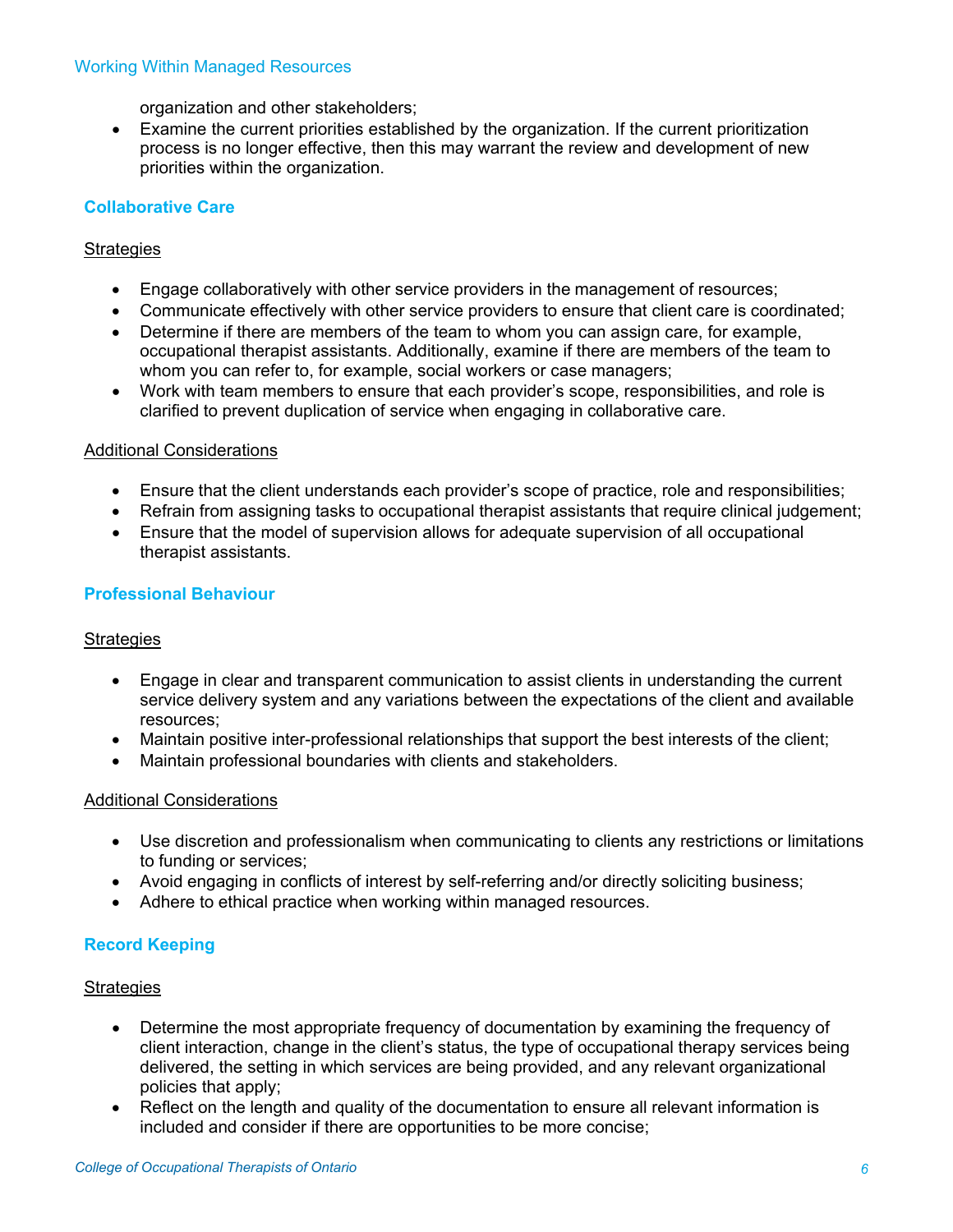- Examine the clinical record to minimize the duplication of information, for example, if other providers have already documented about the same thing;
- Tailor your documentation to the client aspects that apply to occupational therapy;
- Use templates and forms when engaging in record keeping to support efficient documentation;
- Consider the use of organizationally accepted acronyms;
- Utilize technology such as secure dictation systems, tablets and laptops to assist with documentation efficiency.

#### Additional Considerations

- occupational therapists have a responsibility to maintain clinical records according to the Standards for RecordKeeping regardless of perceived time constraints;
- If the occupational therapist is also the Health Information Custodian (HIC) of the record, they must take reasonable steps to ensure the preservation, security and ongoing access to the client record inevents such as the organization/agency within which the occupational therapist is providing (or has provided) service ceases to operate, or if the occupational therapist's contract is terminated prematurely.

### **Summary**

This document cannot address all circumstances that may exist. Occupational therapists are expected to stay informed of changes to relevant legislation, regulations, standards of practice, and policies and procedures pertinent to their organization. Occupational therapists are welcome and encouraged to use the College as a resource toensure they continue to practice safely, effectively and ethically.

Although decisions about funding for occupational therapy services may be outside the occupational therapist's control, occupational therapists can take an active role in assisting their organization to determine how occupational therapy services can be delivered in a safe, efficient, and ethical manner.